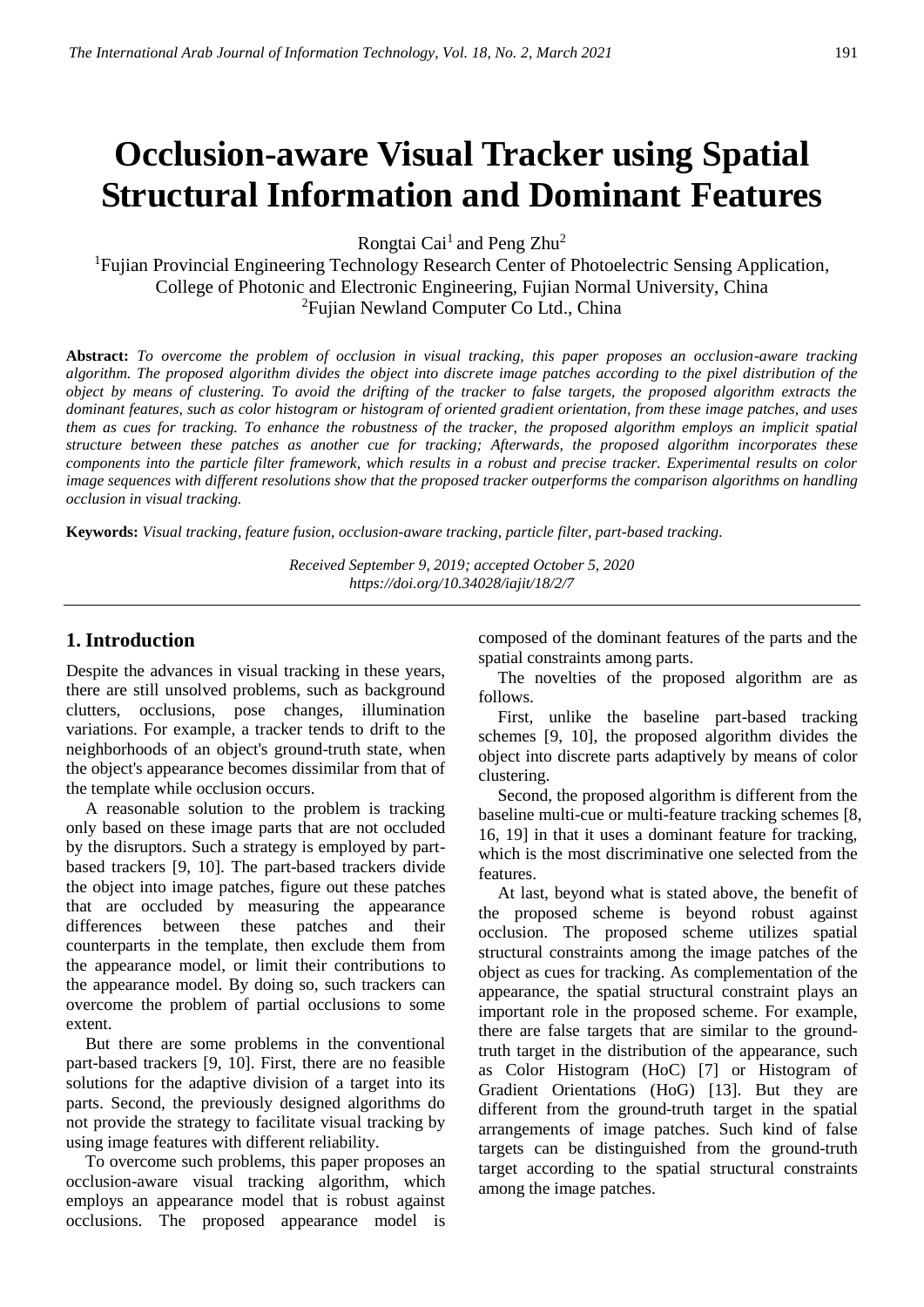# **2. Related Work**

Visual tracking has been an important topic in computer vision for a long time, therefore a handful of algorithms are proposed in the past decades. There are famous examples, such as mean-shift tracker [2], covariance tracker [21], color name tracker [3], Particle Filter (PF) [1, 14], kernel correlation tracker [6], and tracker based on deep neural networks [26].

These trackers must exploit features from images for tracking, either explicitly or implicitly. There are color features, edge features, textural information, motion information, and so on. But single feature for tracking tends to fail, it is likely to be confounded with false targets or background clutters. Hence, multifeature/multi-cue trackers are proposed. For example, Lan *et al.* [8] used a joint sparse representation and robust feature-level fusion for multi-cue visual tracking. The tracker dynamically removed unreliable features to be fused for tracking and performed feature fusion on kernel spaces. Meanwhile, Sadeghian *et al*. [16] proposed a scheme to track multiple cues with longterm dependencies. They proposed a structure of recurrent neural networks jointly reasons on multiple cues. Their algorithm tracked multiple targets robustly by using targets' appearance, motion, and interactions. Dhassi and Aarab [4] proposed a visual tracker fusing multiples cues. They fused the color and texture features to describe the appearance of the object under the particle filter framework. Walia and Kapoor [19] proposed an online object tracking algorithm via an adaptive multi-cue based particle filter framework. They estimated partial conflicting masses and conjunctive consensus among three cues for each evaluated particle. They used the reliabilities of context-sensitive transductive cues for discounting the particle likelihoods for quick adaptation of tracker.

These multi-cue tracking schemes have largely improved the robustness of visual tracking, but they won't work well while there are occlusions. Hence part-based trackers are proposed. For example, Shu [18] proposed a part-based multiple-person tracker with partial occlusion handling. The tracker dynamically handled occlusions by distributing the score of the learned person classifier among its corresponding parts. By doing so, the tracker detected and predicted partial occlusions, and prevented the performance of the classifiers from being degraded. Meanwhile, Wang *et al*. [20] proposed a robust occlusion-aware part-based visual tracking with object scale adaptation. They used correlation filters to integrate the global model and part-based model. They used both global and local information to improve the robustness of the tracker. Yao *et al*. [23] proposed a part-based robust tracker using online latent structured learning. They modeled the parts of objects as latent variables and extended an online algorithm to the structured prediction case with the latent part variables. Zhang *et al*. [24] proposed a part-based visual tracker with spatially regularized correlation filters. They used multiple correlation filters to extract features within the range of the object, alleviated the boundary effect problem, and avoided penalization of the target content.

As stated above, the part-based schemes are usually embedded into a tracker such as a particle filter or correlation filter, where particle filter is a popular visual tracking algorithm in these years. For example, Morales *et al*. [12] proposed a combined voxel and particle filter-based approach for fast obstacle detection and tracking. They used a particle filter to extract the 3-D object and estimated the motion. Meanwhile, Zhang *et al*. [25] proposed a correlation particle filter for visual tracking. They exploited and complemented the strengths of both the correlation filter and the particle filter. The tracker effectively handled large-scale variations via a particle sampling strategy, maintained multiple modes in the posterior density using little particles, and enabled the particles to stand close to the modes of a state by using a mixture of correlation filters. Fang *et al*. [5] proposed an on-road vehicle tracker based on a part-based particle filter. They combined the part-based strategy into a particle filter. They represented the central position of the vehicle as a hidden state and updated the particles corresponding to vehicle parts sharing the same motion effectively. Meng and Zhang [11] proposed an object tracker using a particle filter based on adaptive patches combining multi-features. They used weighted Bhattacharyya coefficients to calculate the sub-patch matching degrees of the particles, and adjusted the particle sub-patch weights by integrating the particle space information.

# **3. Spatial Structural Cues and Dominant Features for Tracking**

## **3.1. Spatial Structural Information for Tracking**

The proposed algorithm divides the object into discrete patches according to the object's pixel distribution. To simplify the division, the target image is mapped from 2D space onto 1D space. Suppose the size of the patch is *N*×*M*, the mapping of a 2D patch onto 1D space is the accumulation of *N* elements in the vertical direction:

$$
C_j = \frac{1}{N} \sum_{i=1}^{N} b(i, j), \quad j = 1, 2, \dots M,
$$
 (1)

where  $b(i,j)$  is the color value of a pixel on  $(i,j)$ ,  $C_i$  is the accumulation of  $b(i,j)$  upon *i*.

The proposed algorithm then divides the object into discrete patches by clustering on columns  $\{C_1, C_2, ..., C_M\}$ . If  $|C_j - C_{j+1}| \leq T_c$ , then  $C_{j+1}$  follows into the same cluster of  $C_i$ . Otherwise, a new cluster is initialized by  $C_{j+1}$ , where  $T_c$  is a preset threshold.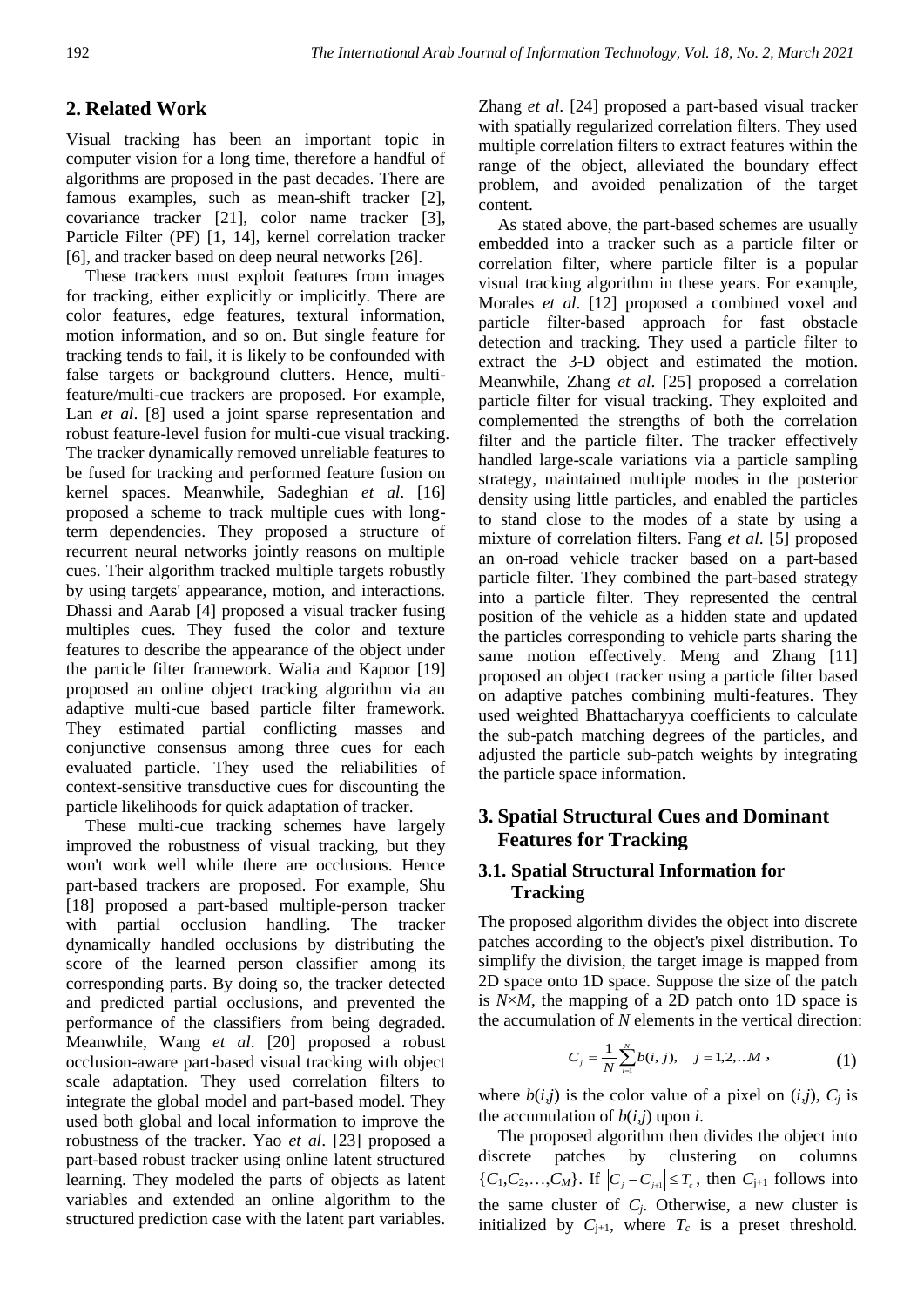Another clustering and segmentation take place upon rows  $\{R_1, R_2, \ldots, R_N\}$  in the horizontal direction, where  $R_i$ is the accumulation of  $b(i,j)$  upon *j*. An example of the division of a pedestrian is presented in Figure 1.



Figure 1. Segmentation of an object into discrete patches.

In Figure 1, the proposed algorithm maps the pedestrian image from 2D space onto 1D space in the vertical direction, then divides it into three patches according to the object's pixel distribution in the 1D space. These patches correspond to the head, the body, and the legs of the pedestrian respectively. Moreover, the proposed algorithm can divide a patch into subparts. In the case of the pedestrian, there are lots of background clutters both at the right side and the left side in the body part. The proposed algorithm can divide this patch into three sub-parts, and then exclude the left sub-part and the right sub-part from the appearance model.

The spatial arrangement of the parts of an object are relatively stationary, hence it is ideal to serve as a cue for tracking. The proposed algorithm uses a graph to model the target by representing the image parts as vertices and the spatial connections among the parts as edges. The spatial structural constraints of two parts (vertices) can be model as:

$$
p(n_i, n_j) = \exp\left(-K(n_i - n_j - \xi_i)^2\right),
$$
 (2)

Where  $K$  is a parameter for model adjustment,  $n_i$  is the spatial location of the *i*-th part (vertex),  $\xi_{ij}$  is the initial spatial constraint of the *i*-th part and the *j*-th part generated from the template, which will be updated during the tracking process.

The proposed algorithm examines  $p(n_i, n_j)$  for all pairs of parts in an object candidate to measure the likelihood according to the spatial structural constraints.

#### **3.2. Dominant Feature for Tracking**

In a typical multi-feature tracking procedure [8, 16], several features are extracted and fused for tracking, which produces a robust result. A discriminative feature will generate a state that is very close to the ground-truth state of the target. But this is not the case of indistinguishable features. After fusing, the estimated state may be far away from the ground-truth state of the target due to the invalid features. Hence, feature fusing enhances the robustness of tracking but reduces the tracking precision.

Unlike the baseline multi-cue/multi-feature tracking procedure [4, 19], the proposed algorithm only uses the dominant feature of a part as the cue for tracking, which aims to overcome the problem that the fusing of multiple features reduces the tracking precision.

The dominant feature is the most discriminating one in the features, which is produced by independently comparing the part with the other parts and the background patches according to the features. The dominant feature  $f_b^{dom}$  of an image part (block) *b* is obtained by:

$$
f_b^{dom} = \arg \max_i \left\{ d(f_b^i, f_i^i) \right\},\tag{3}
$$

For any image part *k* other than the image part *b*, where  $d(.)$  is the difference operator,  $f_i^i$  is the *i*-th feature of the image block *b*.

The tracker locates the target according to the likelihood of the candidates, which is in turn largely dependent on the likelihood of its parts. The likelihood of a part *b* is defined as the similarity of the part *b* with its counterpart  $b$  in the template, which is measured by the Bhattacharyya coefficient

$$
\rho(b,\overline{b}) = \left(1 - \sum_{i=1}^{N} \sqrt{f_{\text{dom}}^b(i), f_{\text{dom}}^{\overline{b}}(i)}\right)^{\frac{1}{2}},\tag{4}
$$

Where *N* is the size of the dominant feature.

There are many handcrafted features: HoC, Scale-Invariant Feature Transform (SIFT), HOG, Local Binary Patterns (LBP), and so on, that can be produced from an image part. The proposed algorithm chooses HoC [7] and HoG [13] as the candidates for the local dominant feature for their successfulness in visual tracking in the past decades.

#### **3.3. The Candidate's Likelihood**

The candidate's probability of likelihood is composed of the parts' likelihoods and their corresponding weights:

$$
p_{\text{candidate}} = K \exp\left(-\frac{\sum_{b=1}^{B} w_b \cdot \rho(f_{\text{dom}}^b, f_{\text{dom}}^{\bar{b}})}{2\sigma^2}\right),\tag{5}
$$

Where  $w_b$  is the weight of the image part  $b$ , and  $\sum_{b=1} w_b = 1$ *B*  $\sum_{b=1}^{k} w_b = 1$ , supposed that the candidate is separated into *B* image blocks. *K* is a normalization parameter,  $\sigma$  is the variance of the candidate's likelihood. The parts' likelihood is computed according to (4). Meanwhile, the parts' weights are initialized at first and updated during the tracking process according to their reliability.

Only those that most of whose unobstructed patches satisfy the similarities of appearance and spatial structural constraints serve as target candidates. By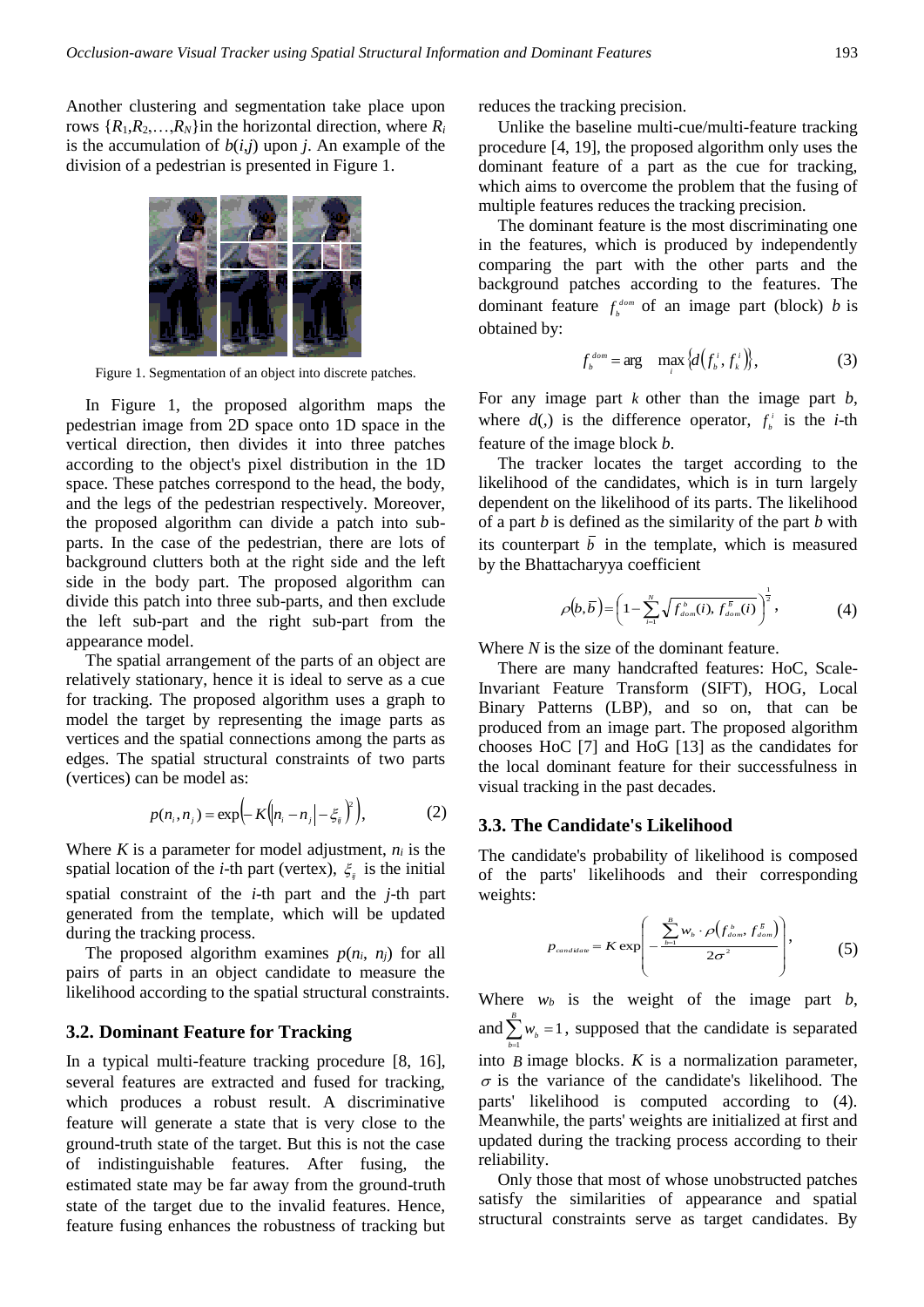doing so, the proposed algorithm uses the spatial structure among the patches as a cue for tracking. Note that there are false targets that have the same probability density function as the ground-truth target, but have different spatial arrangements of parts. Such false targets can be excluded from the candidates by using this cue.

# **3.4. Occlusion Handling and Template Updating**

The proposed algorithm can adjust the weights of the patches according to how they are occluded. Specifically, the proposed algorithm updates the parts' weights at time *t* by

$$
w_{b}(t) = (1 - \alpha) \cdot w_{b}(t - 1) + \alpha \cdot \Delta w_{b}(t), \qquad (6)
$$

Where  $\alpha$  is the parameter used to adjust the speed of weights' updating.

If  $\alpha$  is set to one, the weight of image part  $b$  is only dependent on  $\Delta w_b$ . While,  $\Delta w_b$  is only dependent on the likelihood of the part according to

$$
\Delta w_b = M \cdot \exp\left(-\frac{\rho \left(f_{\text{dom}}^b, f_{\text{dom}}^{\bar{b}}\right)}{2\sigma^2}\right),\tag{7}
$$

Where *M* is the normalization parameter, and  $M = \sum_{k=1}^{B} \Delta w_k$ . The likelihood/similarity is dependent *b* 1

on the changes of the image parts' appearance, which in turn depend on the occlusions, clutters, pose changes, illumination variations, and so on. Here, occlusion is the most influential one in these interference terms. Hence, the patches contribute to the likelihood of the target reasonably according to how they are occluded.

If the change of a patch's appearance is small enough, there is no occlusion. And this patch is used to replace its counterpart in the template. If the change of a patch's appearance is large enough, it is occluded. And the counterpart in the template is kept unchanged. Otherwise, the counterpart in the template is updated by using a weighted sum of the patch in the current frame and the counterpart in the template.

## **3.5. The Proposed Visual Tracker**

The spatial structural cues and the local dominant features are integrated into a particle filter framework to produce a robust visual object tracker, which is occlusion-aware and robust against appearance changes. The Particle filter uses a predict-update cycle for state estimation. It predicts the state by first producing particles via sampling from the a priori of the state, and then transfers these particles through the system state formula. Afterward, current observations are used to correct the prediction. Thus, the a posteriori probabilities of these particles are produced. The weighted sum of the particles' states is ultimately the estimated state. The implementation of the particle filter with spatial structural constraints and local dominant features results in the proposed algorithm, as shown in Algorithm 1.

*Algorithm 1: Occlusion-aware visual tracking algorithm with spatial structural constraints and dominant features.*

*1 Initialization in the first frame:* 

*1.1 Divide the object into several discrete patches according to (1);*

*1.2 Initial the state of the target and the states of the patches.*

*2 From the second frame to the last frame, do the followings:* 

*2.1 Prediction: produce several particles (object candidates); 2.2 Measure the similarity of an image patch between every particle and the template;*

*(a)Divide the object into several patches according to (1); (b)Measure every patches' likelihood using dominant features by (4);*

*(c)Measure the patches' spatial consistencies according to (2); (d)Measure the likelihood between the particle and the template* 

*based on (b), (c) and (5);*

*2.3 Adjust the weights of particles according to their likelihoods;*

*2.4 Estimate the final state of the object using the weighted sum of the particles' states;*

*2.5 Resample if it's necessary according to the particles' diversity;*

*2.6 Update the template of the object.*

## **4. Experimental Results**

To verify the performance of the proposed tracker. First, the differences between the proposed tracker and traditional particle filter using HoC and HoG are studied, where the "Bolt2" sequence is used in this experiment to illuminate the improvement of the proposed tracker. There are 293 color images in the "Bolt2" sequence with resolutions of  $480\times270$ . There are similar false targets and heavy occlusions in the sequence. The experimental results are shown in Figure 2.

Traditional particle filter uses HoC or HoG of the whole object as a cue for tracking, which involves a lot of background clutters and is unable to discriminate false targets similar to the ground-truth target on HoC or HoG. However, while the HoC or HoG of a false target is more similar to the template than the groundtruth target does due to the target's pose changes, the tracker will mistake the false target as the ground-truth target, see the  $35<sup>th</sup>$  frame in Figure 2 for example. But the proposed tracker is different. The proposed tracker excludes the clutter patches in the bounding box from the appearance model, or limit their contributions to the appearance model. And the proposed tracker updates the templates of the patches according to the object's pose changes. Hence, the proposed tracker can find the ground-truth target even under very poor conditions.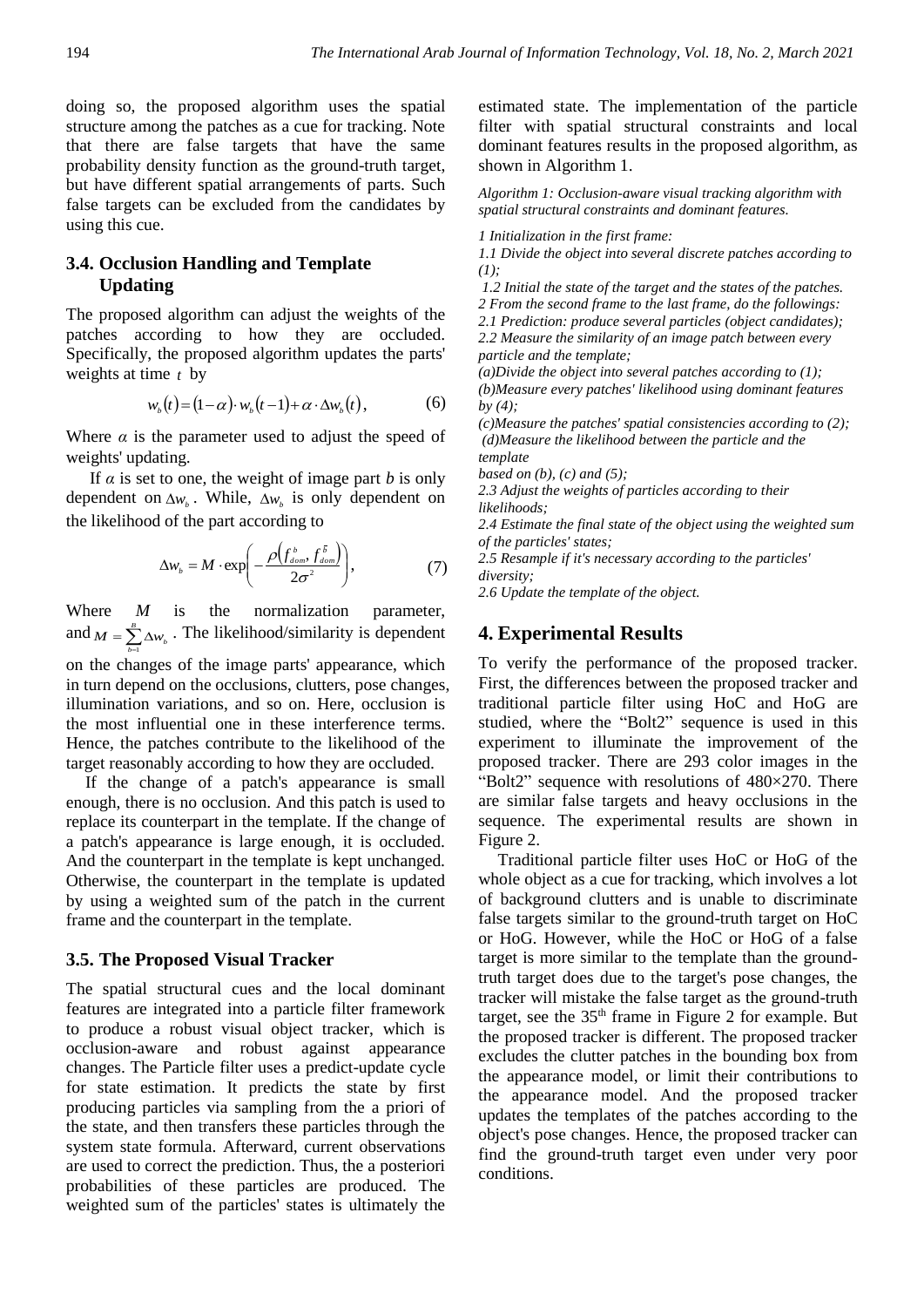

HOC+PF - HOG+PF - Ours

Figure 2. Tracking results of the "Bolt2" sequence.

Furthermore, the performance of the proposed tracker is evaluated by testing it as well as three comparison tracking algorithms: Robust Superpixel tracker (RS) [22], Distribution Fields for Tracking (DFT) [17], and PF [15] on more challenging image sequences "David3" and "Woman". There are 250 color images in the "David3" sequence, where there are close background interference and, large pose changes of

target. While there are 300 color images in the "Woman" sequence, and there are partial occlusions and large pose changes of the target in this sequence as well. The size of the images in the "David3" sequence is  $640 \times 480$ . And the size of the images in the "Woman" sequence is  $384 \times 288$ . The experimental results are given in Figures 3 and 4, respectively.



Figure 3. Tracking results of the "David3" sequence.

The experimental results of the "David3" sequence are shown in Figure 3. All of the four trackers employed in the experiments do well at the beginning. But, while the object is occluded by a tree, the RS tracker drifts away from the ground-truth, see the  $81<sup>st</sup>$ 

frame for example. While the object is confused with background clutter from the rear of a black car, the PF drifts away from the ground-truth, see the  $140<sup>th</sup>$  frame for example. Similarly, the DFT tracker is sensitive to the interference both from the tree's occlusion and the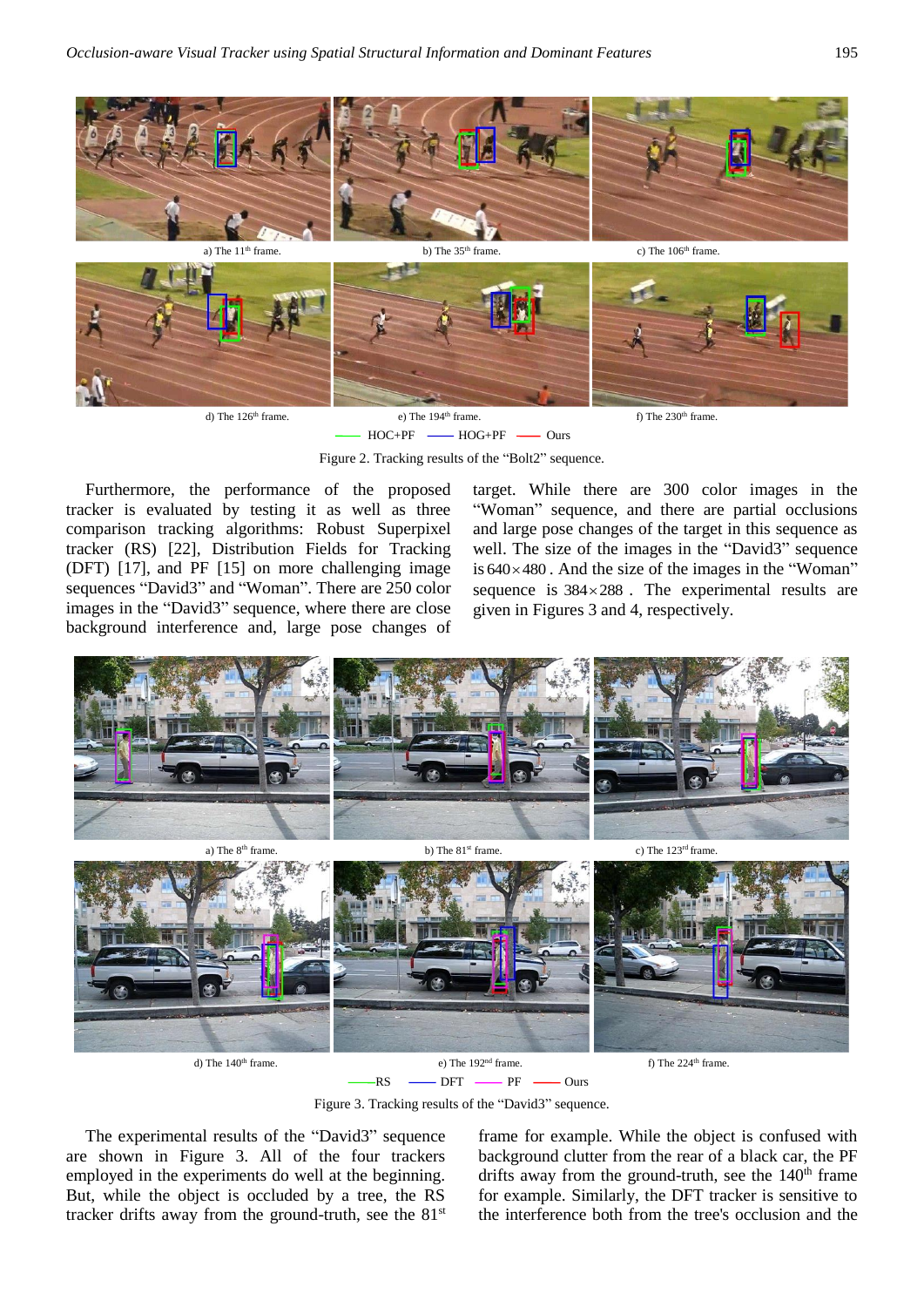background clutters, see the  $192<sup>nd</sup>$  frame and the  $244<sup>th</sup>$ frame for example. But the proposed tracker shows great robustness against the interference in this experiment.

The experimental results of "Woman" produced by the four trackers are presented in Figure 4. Here, the PF tracker is sensitive to the occlusion from the white car and drifts away from the ground-truth in the  $108<sup>th</sup>$ frame. The RS tracker is disturbed by the occlusion from the white car and drifts away from the groundtruth after long time occlusion. But the proposed tracker and DFT tracker are robust against the interference.



Figure 4. Tracking results of the "Woman" sequence.

Moreover, the Center Location Error (CLE) is employed in the experiment for quantitative evaluation:

$$
e(t) = \sqrt{(x(t) - xg(t))^{2} + (y(t) - yg(t))^{2}}
$$
, (8)

Where  $(x(t),y(t))$  is the estimated center of the object at frame  $t$ ,  $(x_g(t), y_g(t))$  is the ground-truth center of the object at frame *t* , *e*(*t*) is the center location error. The location errors of the "David3" sequence and the "Woman" sequence are given in Figure 5.



Figure 5. Location errors of the "David3" sequence and the "Woman" sequence.

For the "David3" sequence, the proposed tracker and the DFT tracker outperform the RS tracker and the PF tracker at the beginning. As time goes by, the DFT tracker degrades with a large margin due to the disturbing from occlusions and background clutters. But it is not the case for the proposed tracker. Hence, the proposed tracker outperforms all of the comparison trackers in the "David3" sequence. See Figure 5-a for details.

The location errors of the "Woman" sequence are given in Figure 5-b. In this experiment, the proposed tracker and the DFT tracker outperform the RS tracker and the PF tracker. The DFT tracker is as robust as the proposed tracker. Though, the DFT tracker outperforms the proposed tracker in precision in this sequence. But considering the performance of the DFT tracker in the "David3" sequence, it is clear that the proposed tracker is more robust than the DFT tracker.

The quantitative results on the "David3" sequence are summarized in Table 1. Here, a successful ratio as the ratio of the number of frames with errors less than 16 pixels to the total frames is defined and applied to evaluate the performance of the trackers.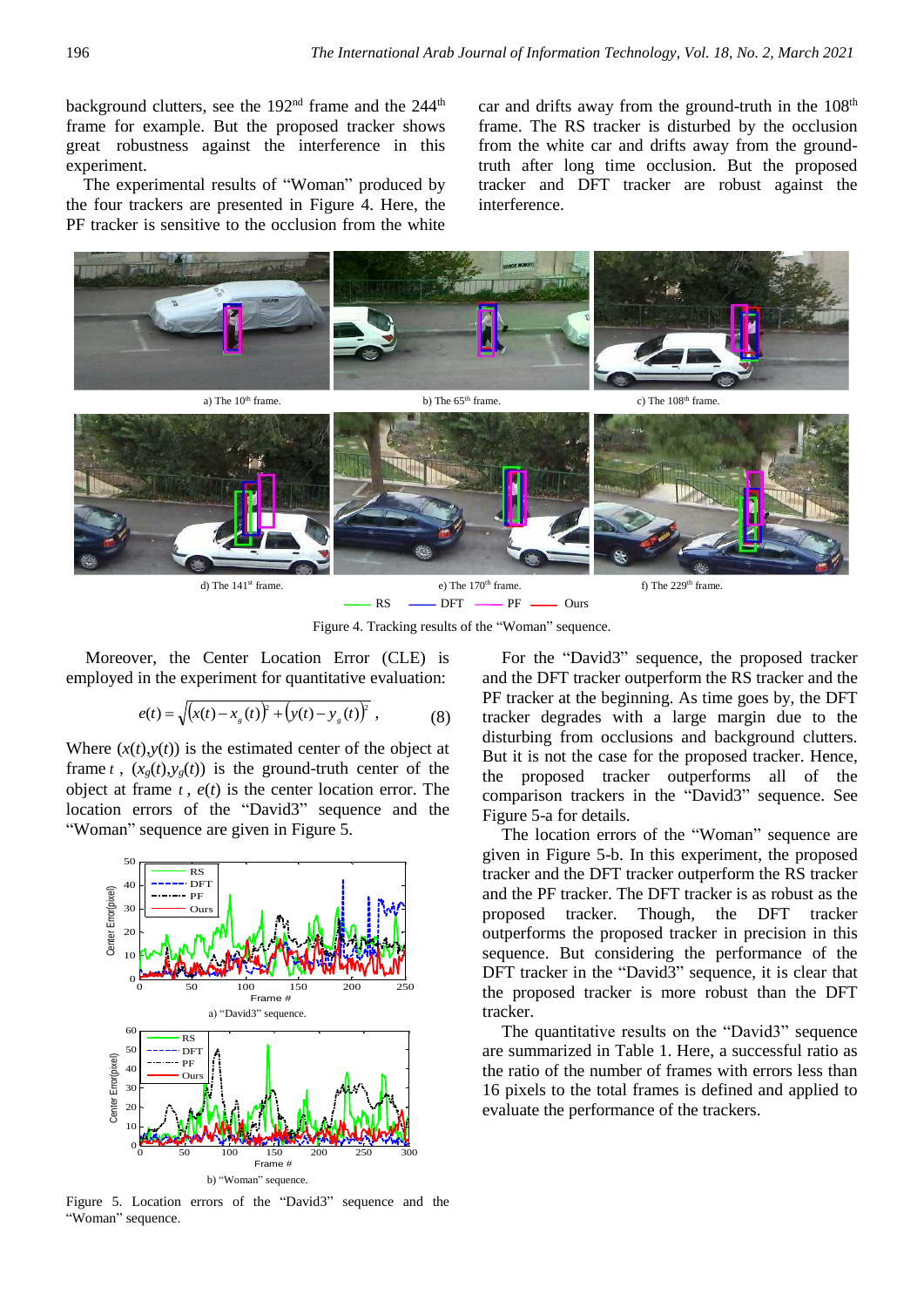Table 1. Quantitative comparison of the "David3" sequence.

|            |     |       | <b>Tracker Successful Frames Successful Ratio Average Tracking Error</b> |
|------------|-----|-------|--------------------------------------------------------------------------|
| RS         | 156 | 62.4% | 10.7583                                                                  |
| <b>DFT</b> | 219 | 87.6% | 5.6472                                                                   |
| PF         | 196 | 78.4% | 9.0366                                                                   |
| Our        | 240 | 96%   | 6 7711                                                                   |

At the same time, the quantitative results on the "Woman" sequence are summarized in Table 2.

| <b>Tracker</b> |     |        | <b>Successful Frames Successful Ratio Average Tracking Error</b> |
|----------------|-----|--------|------------------------------------------------------------------|
| <b>RS</b>      | 251 | 71.67% | 7.2088                                                           |
| DFT            | 300 | 100%   | 3.4848                                                           |
| PF             | 139 | 46.33% | 8.3088                                                           |
| <b>Our</b>     | 289 | 96.33% | 8.2088                                                           |

Table 2. Quantitative comparison of the "Woman" sequence.

The results in Tables 1 and 2 agree with what is stated above. According to the results, it is evident that the proposed tracker outperforms the DFT tracker, the RS tracker, and the PF tracker on robustness.

### **5. Conclusions**

This paper has developed an occlusion-aware tracking algorithm. Experiments on several image sequences prove that the proposed tracker outperforms the comparison algorithms on robustness. The improvement of the proposed algorithm over the comparison algorithms lies in the employments of the dominant features and the part-based tracking strategy.

Conclusively, there are several advantages of the proposed tracker. First, the proposed tracker processes the robustness as PF due to the employment of the PF framework. Second, the proposed tracker is robust against occlusions due to the employment of the strategy of part-based tracking. Third, the proposed tracker is more precise than similar tracking algorithms due to only the dominant features are used for tracking. At last, the proposed tracker is more guaranteed to hit the ground-truth object due to the employment of the spatial structural constraints among the image patches of the object. These advantages are also verified by the experiments. The authors expect future work to exploit the power of the proposed tracker more deeply and explain more explicitly how the particle filter framework, the strategy of part-based tracking, and the dominant features work together to track the object correctly and robustly.

## **References**

- [1] Abdennour S. and Hicham T., "Parallel Particle Filters for Multiple Target Tracking," *The International Arab Journal of Information Technology*, vol. 13, no. 6, pp. 708-715, 2016.
- [2] Comaniciu D., Ramesh V., and Meer P., "Real-Time Tracking of Non-Rigid Objects Using Mean Shift," *in Proceedings of IEEE Conference on Computer Vision and Pattern Recognition*, Hilton Head Island, pp. 142-149, 2000.
- [3] Danelljan M., Khan F., Felsberg M., and Weijer J., "Adaptive Color Attributes for Real-Time Visual Tracking," *in Proceedings of IEEE Conference on Computer Vision and Pattern Recognition*, Columbus, pp. 1090-1097, 2014.
- [4] Dhassi Y. and Aarab A., "Visual Tracking Based on Adaptive Interacting Multiple Model Particle Filter by Fusing Multiples Cues," *Multimedia Tools and Applications*, vol. 77, no. 1, pp. 1-34, 2018.
- [5] Fang Y., Wang C., Yao W., Zhao X., Zhao H., and Zha H., "On-Road Vehicle Tracking Using Part-Based Particle Filter," *IEEE Transactions on Intelligent Transportation Systems*, vol. 20, no. 12, pp. 4538-4552, 2019.
- [6] Henriques J., Caseiro R., Martins P., and Batista J., "High-Speed Tracking with Kernelized Correlation Filters," *IEEE Transactions on Pattern Analysis and Machine Intelligence*, vol. 37, no. 3, pp. 583-596, 2015.
- [7] Kohonen O. and Hauta-Kasari M., "Distance Measures in the Training Phase of Self-Organizing Map for Color Histogram Generation in Spectral Image Retrieval," *Journal of Imaging Science and Technology*, vol. 52, no. 2, pp. 430- 441, 2008.
- [8] Lan X., Ma A., Yuen P., and Chellappa R., "Joint Sparse Representation and Robust Feature-Level Fusion for Multi-Cue Visual Tracking," *IEEE Transactions on Image Processing*, vol. 24, no. 12, pp. 5826, 2015.
- [9] Liu H., Wang C., and Gao Y., "Scene-Adaptive Hierarchical Data Association and Depth-Invariant Part-Based Appearance Model for Indoor Multiple Objects Tracking," *CAAI Transactions on Intelligence Technology*, vol. 1, no. 3, pp. 210-224, 2016.
- [10] Martinez B., Vivet M., and Binefa X., "Compatible Particles for Part-Based Tracking," *in Proceedings of International Conference on Articulated Motion and Deformable Objects*, Mallorca, pp. 1-10, 2010.
- [11] Meng C. and Zhang X., "Object Tracking Method Based on Particle Filter of Adaptive Patches Combined with Multi-Features Fusion," *Multimedia Tools and Applications*, vol. 78, pp. 8799-8811, 2019.
- [12] Morales N., Toledo J., Acosta L., and Sánchez-Medina J., "A Combined Voxel and Particle Filter-Based Approach for Fast Obstacle Detection and Tracking in Automotive Applications," *IEEE Transactions Intelligent Transportation Systems*, vol. 18, no. 7, pp. 1824- 1834, 2017.
- [13] Nanaware V., Nerkar M., and Patil C., "Novel Development of Fast Processing Algorithm for the Moving Object Detection in RT Videos Using Histogram Orientation Gradient Method,"